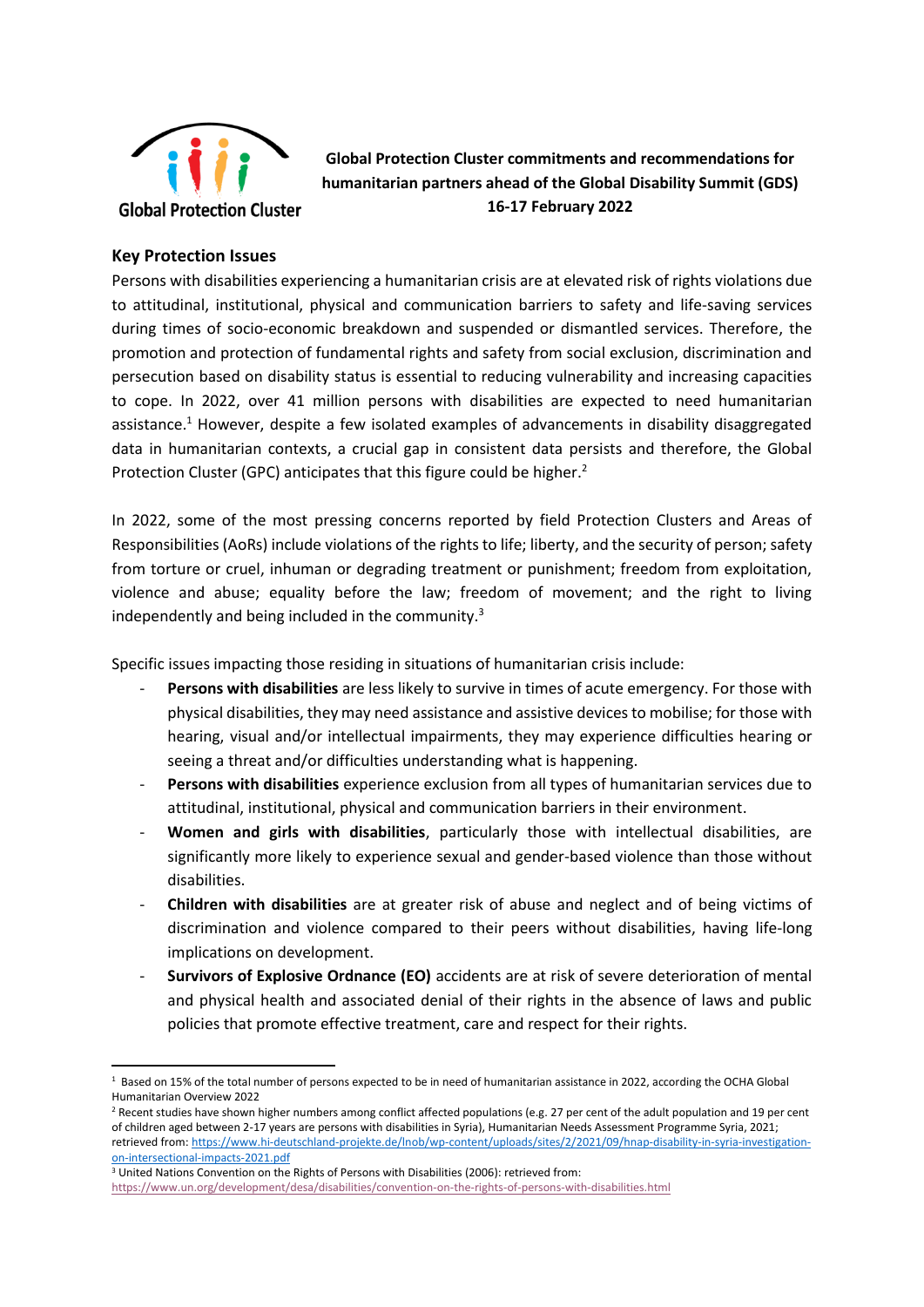- **Persons with intellectual disabilities and mental health conditions** experience chaining and shackling.
- Persons with disabilities face excessive isolation, invisibility, and segregation, including those who are residing in formal institutions.
- **Individuals with Albinism** are targeted, maimed and/or murdered for their body parts in some parts of East Africa, due to beliefs related to their perceived value.
- Past reports indicated an increased risk of targeted coercion for men and women with **disabilities** by extremist groups for participation in front lines and suicide bombing acts in Iraq and some parts of Africa.

# **GPC Commitments**

In light of the criticality of ensuring persons with disabilities are accessing supports and able to exercise their rights, the GPC commits to strengthening disability inclusion in all areas of their work. This includes embedding disability inclusive efforts across information and analysis, advocacy, learning and capacity building and operational field support to the 32 National and Subnational Field Clusters, by:

- 1. Supporting Field Clusters to build strong partnerships with Organisations of Persons with Disabilities (OPDs) in field operations and support leadership and participation by persons with disabilities in protection coordination, needs assessments and service implementation.
- 2. Deploying a disability inclusion technical specialist to field operations to provide training and support within the core functions of National and Subnational Clusters.
- 3. Strengthening gender, age and disability disaggregated data, protection analysis and reporting by ensuring monitoring of the rights of persons with disabilities including the existing barriers to humanitarian services in field operations.
- 4. Supporting Field Clusters to ensure protection risks for persons with disabilities are included in briefings of senior decision makers such as Inter-Cluster Coordination Groups (ICCGs) and Humanitarian Country Teams (HCTs) to strengthen disability visibility in country level Centrality of Protection (CoP) and HCT protection strategies.
- 5. Supporting Field Clusters to strengthen linkages between GBV, Child Protection, Mine Action, Education and Health.
- 6. Advocating at global and country levels for strengthened disability inclusion in other key sectors such as WASH, Education, Food Security and Livelihoods, Health, Shelter and Camp Coordination.

# **Recommendations**

Humanitarian stakeholders of the [Global Disability Summit 2022](https://www.globaldisabilitysummit.org/) can support the safety, protection and enjoyment of rights for persons with disabilities experiencing a humanitarian crisis by joining efforts to scale up investment in disability inclusive emergency response, prioritising the operationalisation of inclusion mechanisms in the humanitarian project cycle and ensuring they are fully implemented in all sectors. These commitments should be sustained and extended to ensure disability inclusion during the nexus phase and within development and peacebuilding based interventions. Therefore, the GPC advocates for specific results-based actions, including:

# *Humanitarian actors*

To prioritise building strong partnerships with OPDs and particularly support leadership and participation by persons with disabilities, including children, youth, women and men from